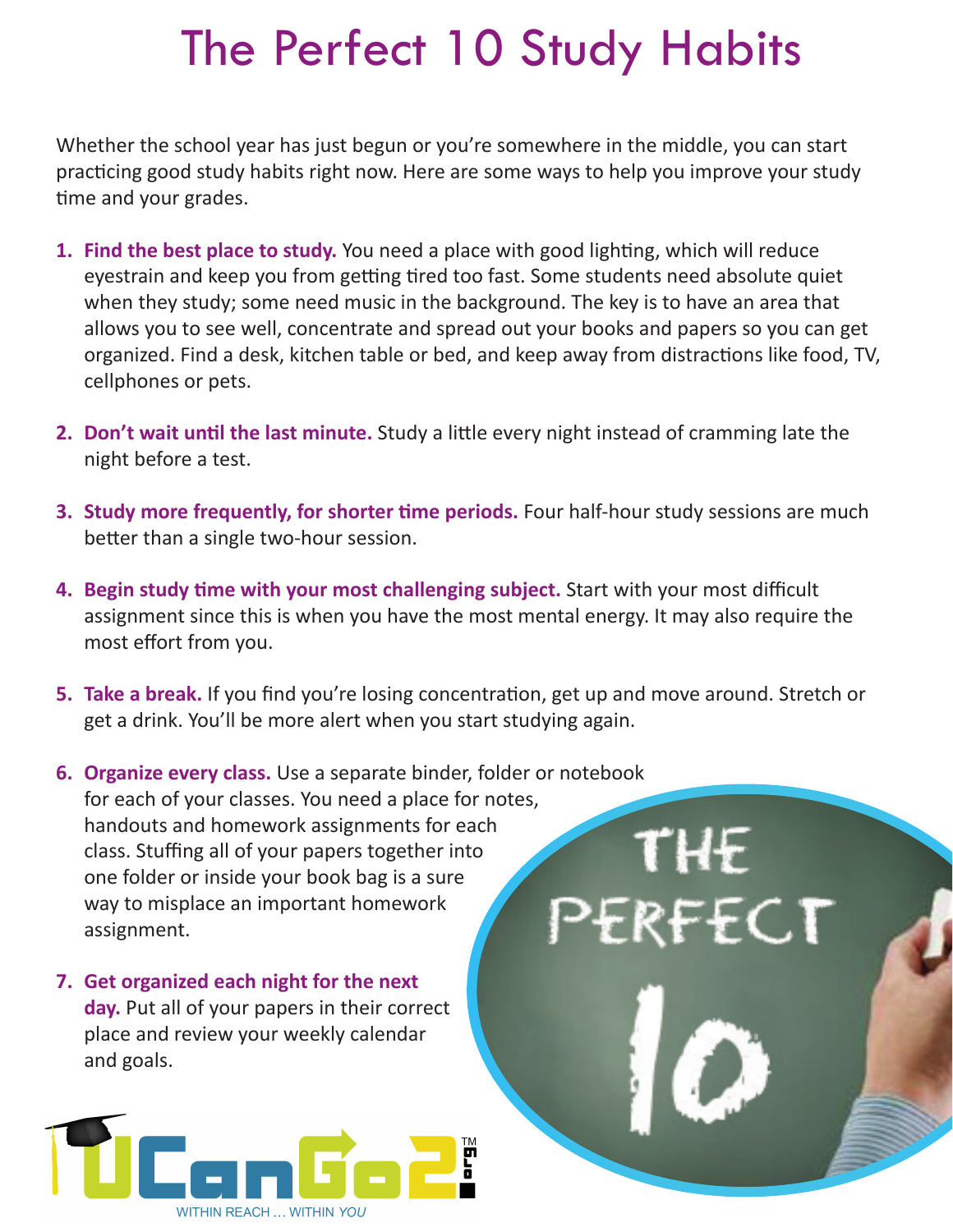- **8. Make the most out of your classroom time.** A lot of new information is introduced in your classes, so don't expect to learn everything later on your own.
	- Listen carefully to the teacher and ask questions when you don't understand.
	- Avoid talking to friends or texting during class time.
	- Write down assignments and due dates carefully.
	- When taking notes, drawing pictures/diagrams may help you memorize certain facts.
	- Use free time in class to study or begin another assignment.
- **9. Study with your friends.** Talking with each other or with a group can help you grasp new information. Studying together can be helpful as long as everyone involved is focused on the right subject. Quiz each other by using flashcards or asking questions. Working together, you can help fill in the gaps for each other and understand the subject more fully.
- **10. Ask for help.** If you need help in a subject, don't wait to ask for it! Sometimes getting one question answered can make everything else fall into place. Start by talking to your teacher. Your teacher or school counselor will also know if there are any tutors in your area.

## **Think it through.**

Review the 10 study habits provided and pick one or two of them to focus on this week. Write your observations below.

## **Talk it out!**

Think about and discuss your current study habits with your parent(s) or guardian(s). Do you see room for improvement? Do they have any tips or suggestions to help you? Ask them to quiz you to help you prepare for a test. Remember, they want you to succeed and are there to help when needed.